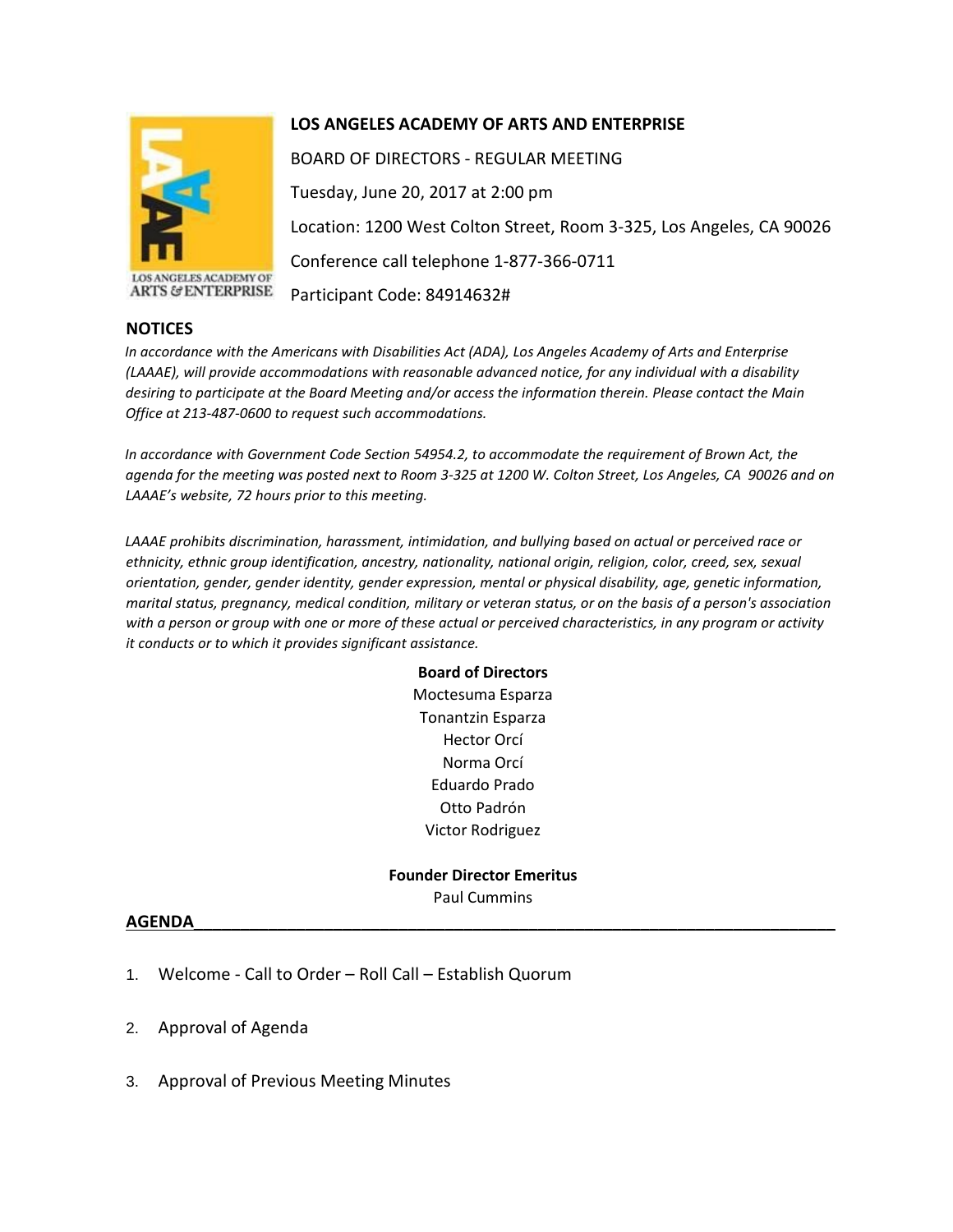- a. January 25, 2017
- b. February 25, 2017
- c. March 24, 2017
- 4. Principal Update
	- a. Enrollment Update
	- b. Academic Update
		- i. Dashboard Presentation
	- c. Recruitment Plan Update
- 5. Stakeholder Update
- 6. Public Comment
- 7. Old Business
- 8. Consent Agenda
	- a. Approval of 2017-18 School Calendar
	- b. Approval of 2017-18 Bell Schedule
	- c. Resolution to Accept Proposition 39 Facilities 2017-2018
	- d. Acceptance of Annual Performance Based Oversight Report
	- e. Approval of Summer School Agreement for Space Rental with LAUSD
	- f. Approval of Direct Ed Contract
	- g. Approval of CharterSafe Contract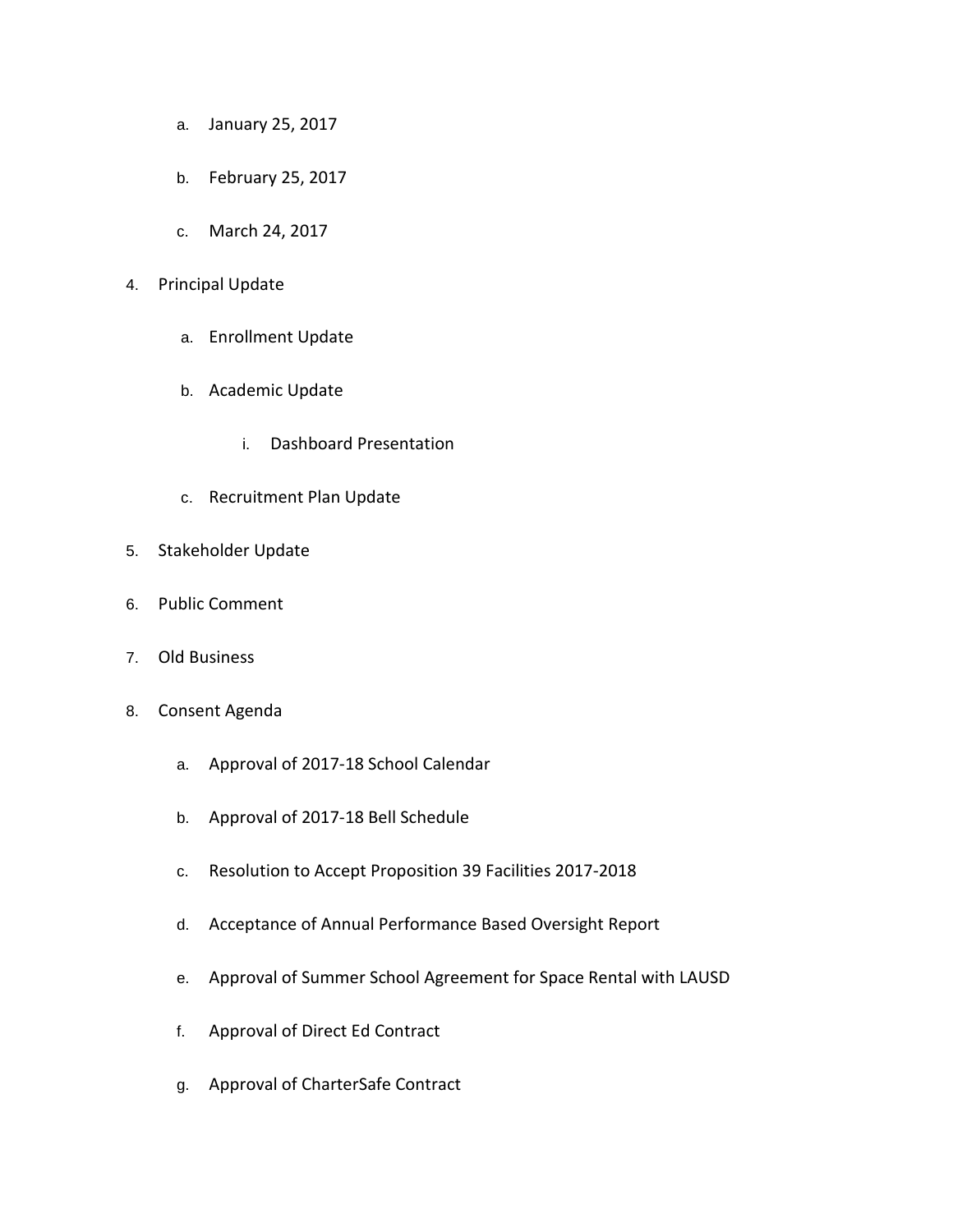- h. Approval of Invo Contract for Occupational Therapy
- i. Resolution of the California Charter Schools Joint Powers Authority CCS-JPA Agreement
- j. Adoption of Civil Rights Diversity Compliance Report
- k. Adoption of Updated Dispute Resolution Policy
- l. Determination and Notification of Custodian of Records
- m. Adoption of Notice Language on Agendas and Minutes

## 9. New Business

- a. Approval of Financial Reports
	- i. Balance Sheet
	- ii. Income Statement
	- iii. Budget to Actuals
	- iv. Cash Flow
	- v. Check Register
- 10. Adoption of Preliminary Budget 2017-18
- 11. Adoption of Revised Teacher Salary Table
- 12. Adoption of IRS Form 990
- 13. Adoption of IRS Form 8868
- 14. Adoption of IRS Form 199